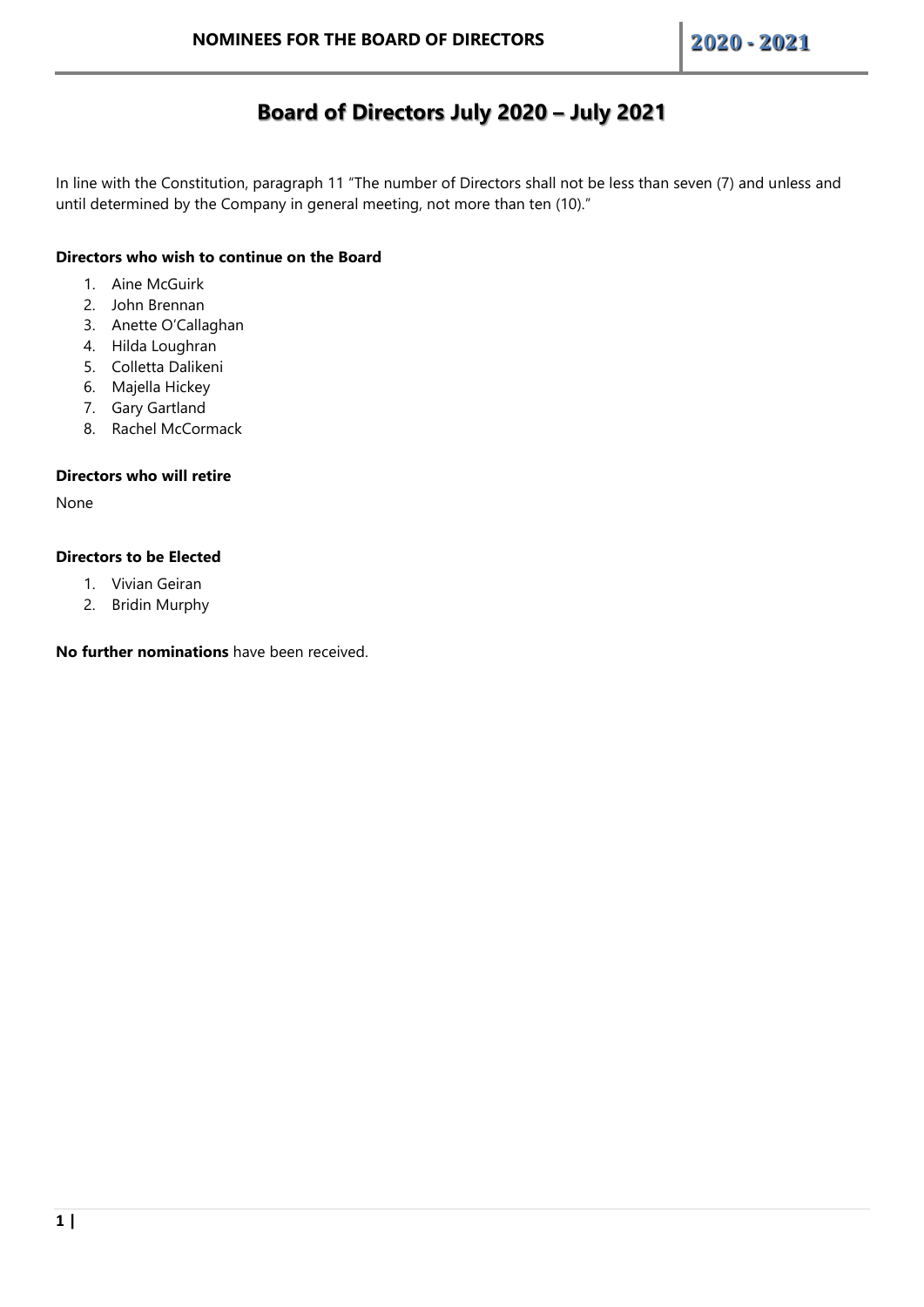# **Statement of Candidacy for position of Chair of the IASW**

I have been a member of the Board of the IASW for four full years now. Having been elected to the position for Chair at the 2018 AGM I would like to continue in this position for the next year and therefore I am seeking election again today. My aim had been to provide three full years as Chair.

Over the past 2 years I have worked very hard to raise the profile of Social Work and the IASW in Ireland.

As Chair I have represented the IASW at many conferences, launches and meetings (Forsa; The Health and Social Care Professionals Association; The Health and Social Care Professionals Office; BASW Northern Ireland; Tusla; National Safeguarding Committee; CORU; etc).

It has been my pleasure to support our three staff and I have been hugely assisted by them. The office of Chair and the Board cannot function without good office support.

I was honoured represent the IASW in Vienna at the International Federation European meetings and present a joint statement with our colleagues in BASW on the consequences of Brexit for Social Workers and their client groups. This has helped raise the profile of the association nationally and internationally.

My appearance before a meeting of a Joint Oireachtas Committee representing the associations views on recruitment and retention issues in Child and Family social work continues to attract positive media attention that will raise awareness of social work in Ireland.

If elected again as Chair I plan to lead the Board in the following priority area:

- Expand IASW influence further
- Lead the Board in fulfilling their respective roles

I seek your support as members to be elected.

 $\mathcal{L}$  of  $\mathcal{L}$ 

**Aine McGuirk SW004099**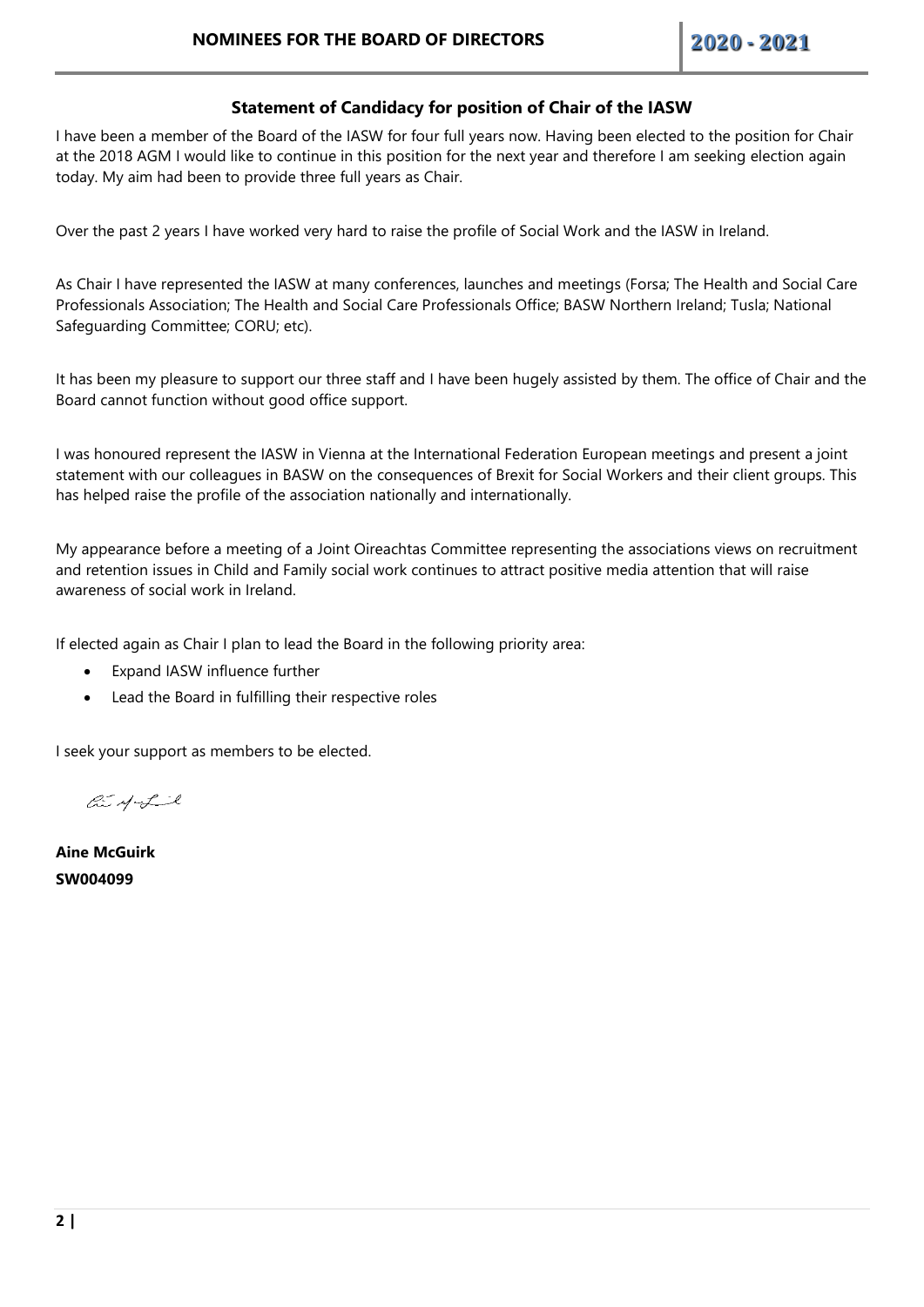#### **JOHN BRENNAN**

#### **Position: Director of the Board**

As a member of the IASW Board for the past number of years I have had a platform to work on the social work issues that I strongly believe in. I have also been able to support the development of the Association and the profession generally. As a Board member for this coming year, I would aim to continue to use the experiences that I have to good effect in furthering the IASW's goals.

As a member of the IASW since 1990, I have wide experience of the Association through my membership of the various IASW Committees and Interest Groups and I represent and have represented the IASW on many committees both in Ireland and in Europe. Since 2019, I have had the honour of being the Vice-President of the International Federation of Social Workers' European Region.

## **ANETTE O'CALLAGHAN**

#### **Position: Director of the Board**

I have been a member of the IASW since 2004. I have been a member of SIGA for a number of years. I have represented SIGA at IASW Board Meetings in 2008 – 2009.

I qualified in Denmark in 2004. Since then I have worked in Ireland in a medical setting in a variety of roles. I have a particular interest in older people and the ethical challenges involved with their care. Advocacy is another aspect of the social work role which I am passionate about. I also feel strongly about the importance about good transparent governance.

If re-elected, I intend to be an active member of the Board supporting the Board in working towards improving the systems in which social workers work, to the benefit of both social workers and their clients. I believe the IASW needs to act as the collective voice of its members to the best of its abilities.

#### **HILDA LOUGHRAN**

#### **Position: Director of the Board**

I am a long-standing membership of IASW and see the organisation as having an important role in supporting professional development for social workers. I have served as a Board member for the past 4 years. My specific area of responsibility on the Board is working as part of the Continuing Professional Development subcommittee. The IASW plays an important role in representing the profession and working towards

supporting the highest standards of practice, helping to build professional networks, and supporting a sustainable profession. I think I have the experience and enthusiasm to contribute to that mission.

## **DR. COLLETTA DALIKENI**

#### **Position: Director of the Board**

I have local and international social work teaching and practice experience in child protection/welfare work, and intellectual disability. My practice and research interests generally center on issues relating to culturally competent social work practice with ethnic minorities, immigrants, asylum seekers, refugees and the intersecting discourse of race, racism, culture, and social citizenship. I have been an active member of the Irish Association of Social Workers (IASW) since 2004. During the same time, I have held several positions as Board Member on an advisory capacity with numerous Non-Governmental Organisation's. I have a strong interest, and commitment to activist and emancipatory social work. Consequently, Under the EU Erasmus + funding initiatives I have been involved in several community projects including social inclusion and diversity projects aimed at raising awareness about the role of social work in a multicultural society like Ireland. Over the past 30 years in both social work/social care education and practice, I have acquired sufficient experience to enable me to meaningfully contribute to the IASW mission. As a Black African migrant social worker, I believe my membership on the Board at this moment is timely given the profound changes taking place in the local practice context occasioned by recent large-scale diverse migration and the need to re-evaluate the role of social work in light of such changes. I am enthused to have the opportunity to be part of an organisation which I believe is capable of bringing about meaningful change to the social work profession.

#### **MAJELLA HICKEY**

#### **Position: Director of the Board**

My name is Majella Hickey and I am running for the board of Directors with IASW. I have a master's in social work and a Postgraduate Diploma in Advanced Fieldwork Practice and Supervision from University College Cork. I have a diverse range of experience working over fifteen years with involuntary and voluntary clients in homelessness, addiction, and criminal justice settings. My experience has enhanced my confidence in the areas of addiction, mental health, relationships, stress, and trauma. My current role as occupational social worker with the Irish Defence Forces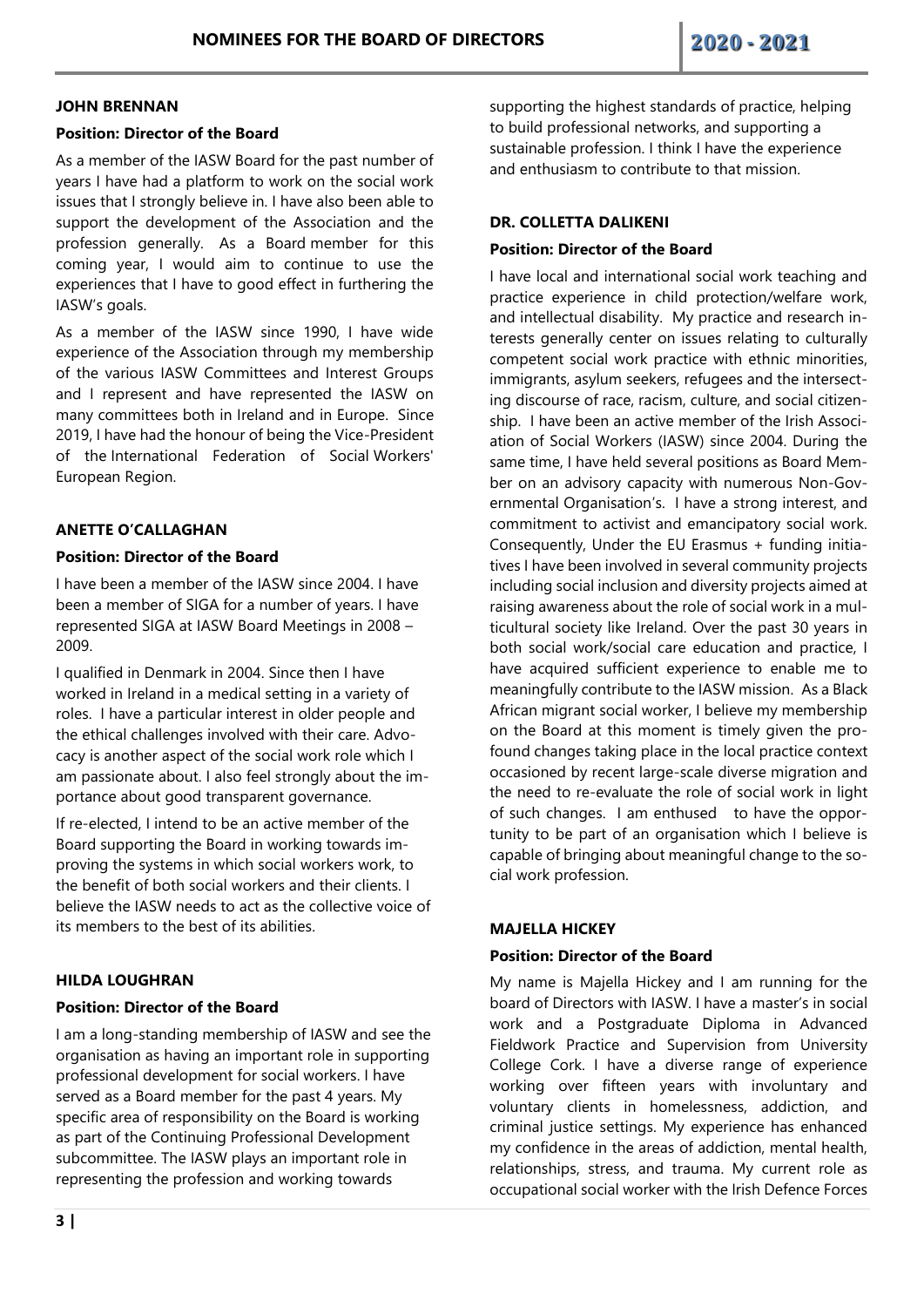has afforded me the opportunity to work therapeutically with adults and families within a military setting.

In 2014, I contributed to an RTE documentary and media interviews on the work of the Probation Service. I was a finalist in the Practice Teacher of the Year at the IASW Awards in 2015. I presented at the 11<sup>th</sup> International Practice Teaching and Field Education Conference in Belfast and at the Irish Foster Care Association Conference in 2016.

In recent years, I have played an active role in the IASW where I have gained first- hand knowledge of the specific issues that affect and inform social work practice. In 2015, I joined the editorial committee of the 'Irish Social Worker' where I am passionate about advancing practitioner-based research. In 2015 -2016 I was treasurer of the Social Workers in Probation Special Interest Group. The opportunity to work in both of these positions within IASW has enabled me to gain insight into practice issues, changing legislation and policy issues that are important to our members.

I am interested in the position of director as I care about advancing the knowledge base of social work, the standards of our profession and in the power of advocacy. My goal would be to use my networking skills to work closely with the committees of IASW and to provide education on the value and benefits of being a member. I would be honoured to serve as a director of the board and would bring experience, passion, and knowledge to the role.

# **GARY GARTLAND**

#### **Position: Commercial Director of the Board**

I am a retired Senior Military Officer with over 35 years of leadership and managerial experience within a largescale organisation. I have a master's in leadership management and Defence Studies and was the Personnel Support Services (PSS) Coordinator for the Irish Air Corps for over 20 years. The PSS is a confidential information, education, support, and referral service designed to give Defence Forces personnel access to information and services. This provided me with first-hand knowledge and experience dealing with serving members and their families providing a range of services from psycho-social support to practical advice and information on issues such as family and relationships, coping with deployments, health concerns including alcohol and mental health, work and financial problems.

I am aware of the challenges that currently face the IASW and the need to engage with social workers and the government to address areas of concern. If elected, I will actively support the Board in the continued

development of social workers and assist in raising the profile of the valuable role social workers make in promoting well-being of service users.

#### **RACHEL MCCORMACK**

#### **Position: Director of the Board**

My name is Rachel McCormack. I qualified with an MSW from UCC in 2005. I have been a member of the IASW since 2005. I am founding member (2005) of the Southern Branch SIG which continues to date. I am also founding member of the National Child Protection Biannual Conference (SWCONFUCC), we have successfully organised and hosted 7 conferences to date, I continue to represent the IASW on this organising committee.

I was elected to the BOD in May 2019 and have completed my first year on the Board. I have represented the BOD on the Children's advisory committee to HIQA. I am also involved in other projects within the association and hope to continue on the board for the year 2020-21.

I have been employed in Children Protection and Welfare Services (TUSLA) as a both Social Worker and Team leader from (2005- 2015 SW ) & (2016-2019 SWTL). From 2015-2016, I was employed part time in YK Area Based Childhood Programme and part-time in UCC as a tutor and assistant lecturer on the MSW course. I am currently employed by Tusla, within Workforce Development as a Training Development Officer.

I have special interest in the professional development of Social Work Practice and in the progression and protection of the profession. I believe in the need to advocate for the voice and the value of social work and social justice within the societal challenges and changes we face.

# **VIVIAN GEIRAN**

#### **Position: Director of the Board**

I retired as Irish Probation Service Director at the end of 2019 and have many years' experience of senior leadership and practice development in the field of criminal justice social work, nationally and internationally. A longstanding member of IASW, I have contributed to the Association in various ways, including as a member of the *Irish Social Worker* journal committee for several years, and contributing as a presenter to several IASW conferences. More recently, I have worked on the IASW's 'Social Work During COVID-19' survey. I am also a registered social worker and have championed the social work